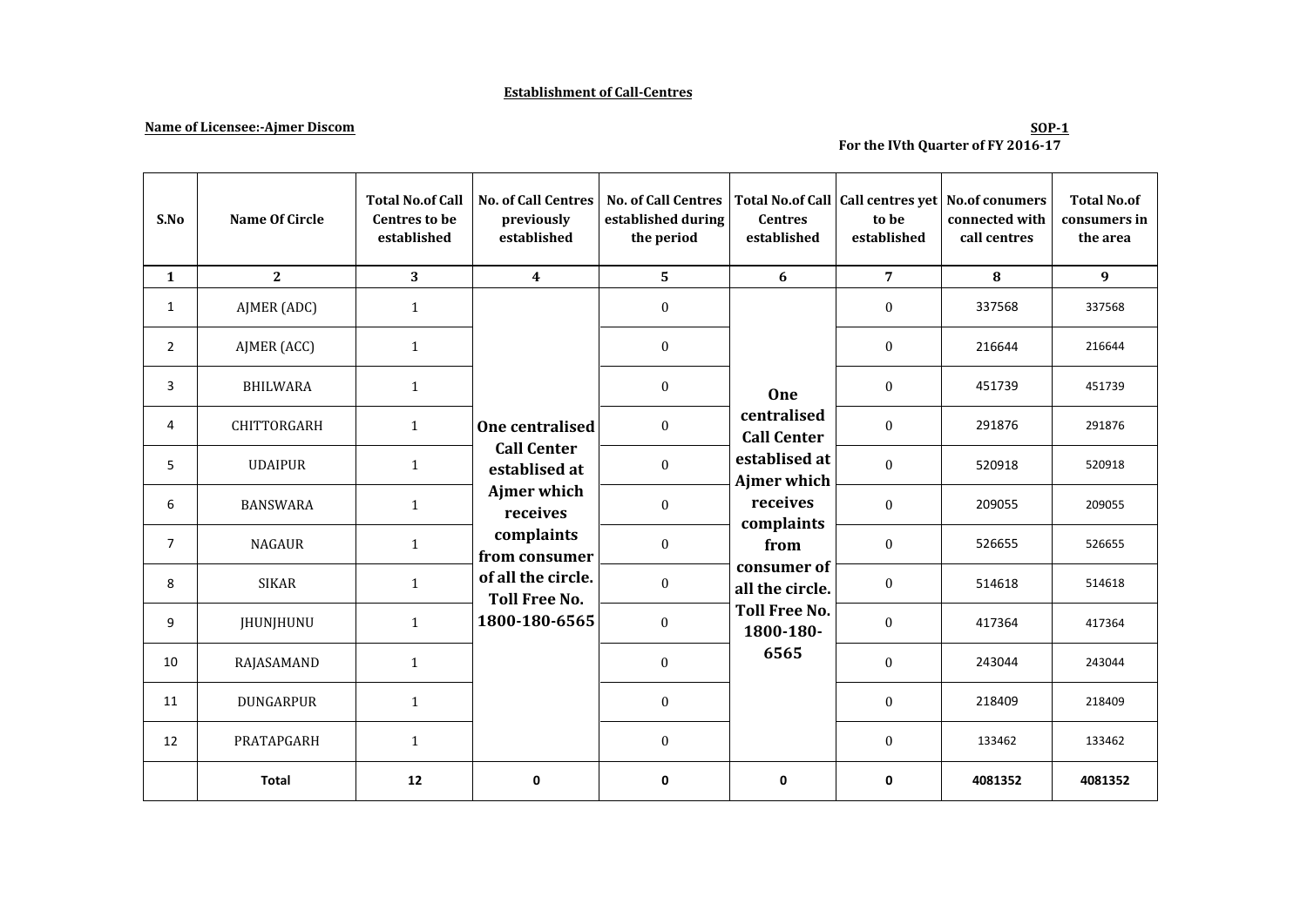#### **Redressal of Consumer Complaints**

#### **Name ofCircle:-**

#### **A. Consumer Satisfaction**

#### **SOP-2 For the IVth Quarter of FY 2016-17**

| S. No          | Ref no. of Sch. | <b>SOP Parameters</b>                                                          | Complaints<br>brought forward | Received<br>during<br>period | Total<br>complaints | Redressed in<br>time | Redressal in<br>(%) | Redressed<br>beyond time | Total<br>complaints redressed | complaints<br>pending | <b>Total Redressal</b><br>(%) | <b>Target fixed</b> |
|----------------|-----------------|--------------------------------------------------------------------------------|-------------------------------|------------------------------|---------------------|----------------------|---------------------|--------------------------|-------------------------------|-----------------------|-------------------------------|---------------------|
| 1              | $\mathbf{2}$    | $\mathbf{3}$                                                                   | $\overline{4}$                | $5^{\circ}$                  | 6                   | $\overline{7}$       | 8                   | 9                        | 10                            | 11                    | 12                            | 13                  |
| $\mathbf{1}$   | 1.1             | NO current complaint                                                           | 109                           | 38153                        | 38262               | 36853                | 96.32               | 1397                     | 38250                         | 12                    | 99.97                         | 95%                 |
| 2              | 1.2             | Overhead Line/Cable breakdowns                                                 | 23                            | 1901                         | 1924                | 1829                 | 95.06               | 71                       | 1900                          | 24                    | 98.75                         | 90%                 |
| $\overline{3}$ | 1.3             | Under ground cable break down                                                  | -9                            | 278                          | 287                 | 274                  | 95.47               | $\overline{1}$           | 275                           | 12                    | 95.82                         | 90%                 |
| $\overline{a}$ | 1.4             | <b>Transformer Failure</b>                                                     | 27                            | 7864                         | 7891                | 7771                 | 98.48               | 104                      | 7875                          | 16                    | 99.80                         | 90%                 |
| 5              | 1.5             | Scheduled outage                                                               | $\overline{4}$                | 204                          | 208                 | 202                  | 97.12               | $\overline{4}$           | 206                           | 2                     | 99.04                         | 90%                 |
| 6              | 2.1             | Voltage variation                                                              | -9                            | 520                          | 529                 | 496                  | 93.76               | 30                       | 526                           | $\overline{3}$        | 99.43                         | 90%                 |
| $\overline{7}$ | 3.1             | Testing of meter                                                               | 25                            | 2491                         | 2516                | 2464                 | 97.93               | 39                       | 2503                          | 13                    | 99.48                         | 90%                 |
| 8              | 3.2             | Replacement of stopped/defective Meter                                         | 1523                          | 46339                        | 47862               | 44243                | 92.44               | 2335                     | 46578                         | 1284                  | 97.32                         | 90%                 |
| 9              | 3.2             | NO current complaint due to Meter                                              | 15                            | 4478                         | 4493                | 4436                 | 98.73               | 45                       | 4481                          | 12                    | 99.73                         | 90%                 |
| 10             | 4.1             | Demand note                                                                    | 84                            | 4833                         | 4917                | 4362                 | 88.71               | 554                      | 4916                          |                       | 99.98                         | 90%                 |
| 11             | 4.2             | shifting of meter                                                              | $\overline{4}$                | 195                          | 199                 | 188                  | 94.47               | 8                        | 196                           | 3                     | 98.49                         | 90%                 |
| 12             | 4.3             | shifting of service line                                                       | 6                             | 198                          | 204                 | 179                  | 87.75               | 20                       | 199                           | 5                     | 97.55                         | 90%                 |
| 13             | 5.1             | Release of new connection/additional power                                     | 57                            | 9458                         | 9515                | 8831                 | 92.81               | 660                      | 9491                          | 24                    | 99.75                         | 90%                 |
| 14             | 6.1             | Transfer of ownership or change in category                                    | 19                            | 178                          | 197                 | 178                  | 90.36               | 14                       | 192                           | $5^{\circ}$           | 97.46                         | 90%                 |
| 15             | 7.1             | <b>Billing complaint resolution</b>                                            | 49                            | 9571                         | 9620                | 9279                 | 96.46               | 319                      | 9598                          | 22                    | 99.77                         | 95%                 |
| 16             | 8.1             | Disconnection of supply                                                        | 114                           | 1045                         | 1159                | 1035                 | 89.30               | 16                       | 1051                          | 108                   | 90.68                         | 90%                 |
| 17             | 8.2             | Issue of no dues certificate                                                   | $\overline{4}$                | 31                           | 35                  | 35                   | 100.00              | $\mathbf{0}$             | 35                            | $\mathbf{0}$          | 100.00                        | 95%                 |
| 18             | 9.1             | Restoration of DC consumers                                                    | 27                            | 11718                        | 11745               | 11660                | 99.28               | 67                       | 11727                         | 18                    | 99.85                         | 90%                 |
| 19             | 10.1            | System reliability to avoid heavy fluctuations or<br>short circuiting of lines | 16                            | 216                          | 232                 | 209                  | 90.09               |                          | 210                           | 22                    | 90.52                         | 90%                 |
|                |                 | Total                                                                          | 2124                          | 139671                       | 141795              | 134524               | 94.87               | 5685                     | 140209                        | 1586                  | 98.88                         |                     |

#### **B. System Reliability**

| S.No | Ref no. of Sch.- | <b>SOP Parameters</b>                                                                                                        | Actual achievement<br>(%) | <b>Target fixed</b> |
|------|------------------|------------------------------------------------------------------------------------------------------------------------------|---------------------------|---------------------|
|      | 3.2              | Correct meters to the total number of meters installed                                                                       | 91.50%                    | 90%                 |
|      | 3.3              | Transformers in working condition to the total number<br>of transformer connected in service<br>1. Distribution Transformers | 99.09%                    | 90%                 |
|      |                  | 2. Power Transformers                                                                                                        | 100.00%                   | 90%                 |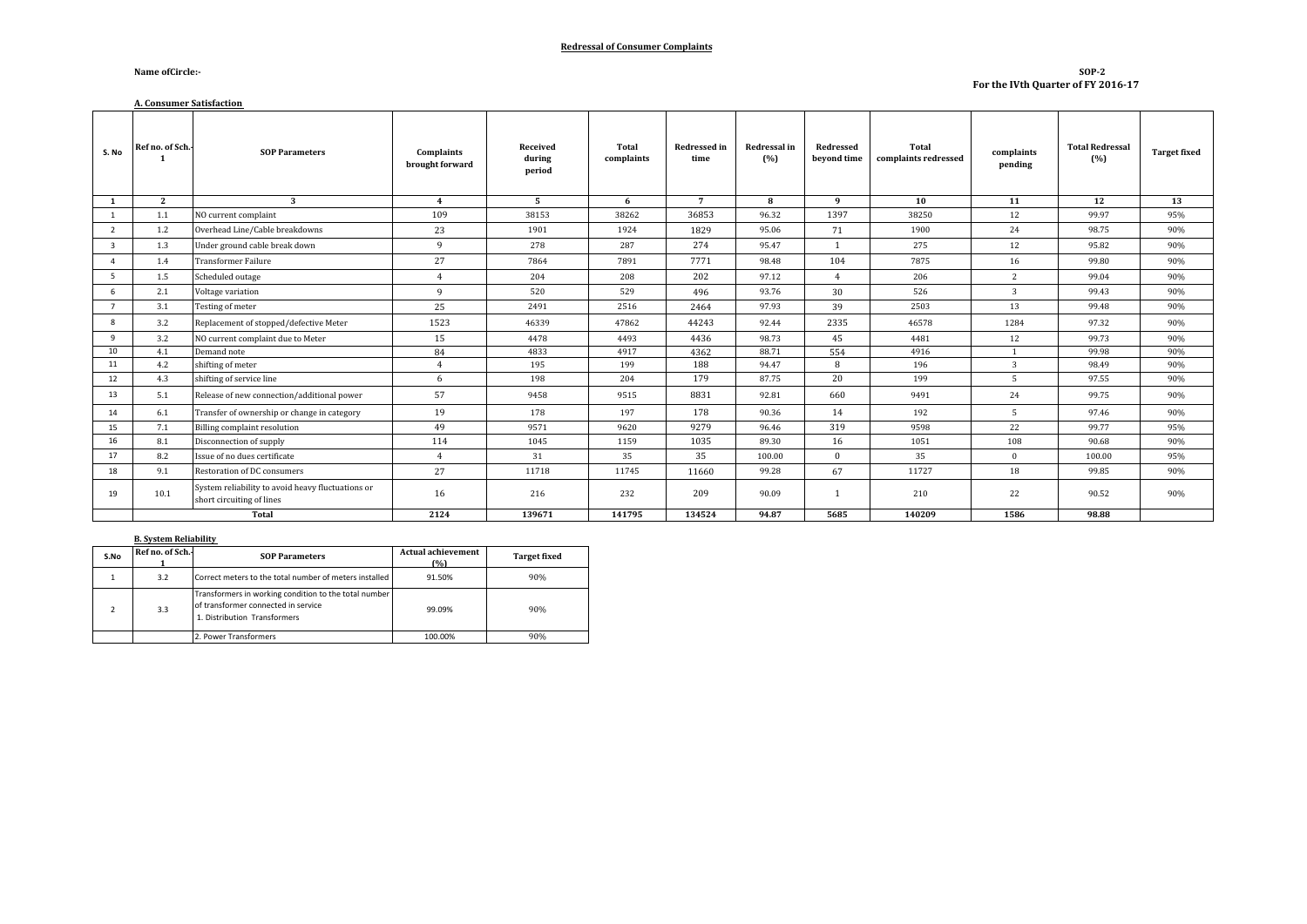## **Details of Compensation paid**

### **Name of Licensee:-Ajmer Discom**

## **For the IVth Quarter of FY 2016-17**

| S.No.          | <b>Name of Circle</b> | No.of<br>consumers in | <b>No. of Complaints</b><br>received during the Half | <b>Commpensation Complaints lodged</b> |                  | <b>Compensation Paid</b> |                  |
|----------------|-----------------------|-----------------------|------------------------------------------------------|----------------------------------------|------------------|--------------------------|------------------|
|                |                       | the area              | Year                                                 |                                        |                  |                          |                  |
|                |                       |                       |                                                      | <b>No. of Consumers</b>                | Amount (Rs)      | <b>No. of Consumers</b>  | Amout (Rs)       |
| $\mathbf{1}$   | $\overline{2}$        | 3                     | $\boldsymbol{4}$                                     | 5                                      | $\boldsymbol{6}$ | $\overline{7}$           | ${\bf 8}$        |
| $\mathbf{1}$   | AJMER (ADC)           | 337568                | 8821                                                 | $\boldsymbol{0}$                       | $\boldsymbol{0}$ | $\boldsymbol{0}$         | $\boldsymbol{0}$ |
| $\overline{c}$ | AJMER (ACC)           | 216644                | 6517                                                 | $\boldsymbol{0}$                       | $\boldsymbol{0}$ | $\boldsymbol{0}$         | $\boldsymbol{0}$ |
| 3              | <b>BHILWARA</b>       | 451739                | 3113                                                 | $\boldsymbol{0}$                       | $\boldsymbol{0}$ | $\boldsymbol{0}$         | $\boldsymbol{0}$ |
| 4              | CHITTORGARH           | 291876                | 109                                                  | $\boldsymbol{0}$                       | $\boldsymbol{0}$ | $\boldsymbol{0}$         | $\boldsymbol{0}$ |
| 5              | <b>UDAIPUR</b>        | 520918                | 11089                                                | $\boldsymbol{0}$                       | $\boldsymbol{0}$ | $\boldsymbol{0}$         | $\boldsymbol{0}$ |
| 6              | <b>BANSWARA</b>       | 209055                | 1097                                                 | $\boldsymbol{0}$                       | $\boldsymbol{0}$ | $\boldsymbol{0}$         | $\mathbf{0}$     |
| $\sqrt{ }$     | <b>NAGAUR</b>         | 526655                | 38214                                                | $\boldsymbol{0}$                       | $\boldsymbol{0}$ | $\boldsymbol{0}$         | $\boldsymbol{0}$ |
| $\, 8$         | <b>SIKAR</b>          | 514618                | 14637                                                | $\boldsymbol{0}$                       | $\boldsymbol{0}$ | $\boldsymbol{0}$         | $\boldsymbol{0}$ |
| 9              | JHUNJHUNU             | 417364                | 31576                                                | $\boldsymbol{0}$                       | $\boldsymbol{0}$ | $\boldsymbol{0}$         | $\boldsymbol{0}$ |
| $10\,$         | RAJASAMAND            | 243044                | 5813                                                 | $\boldsymbol{0}$                       | $\boldsymbol{0}$ | $\boldsymbol{0}$         | $\boldsymbol{0}$ |
| 11             | DUNGARPUR             | 218409                | 3564                                                 | $\boldsymbol{0}$                       | $\boldsymbol{0}$ | $\boldsymbol{0}$         | $\boldsymbol{0}$ |
| 12             | PRATAPGARH            | 133462                | 15121                                                | $\boldsymbol{0}$                       | $\boldsymbol{0}$ | $\boldsymbol{0}$         | $\boldsymbol{0}$ |
|                | Total                 | 4081352               | 139671                                               | $\boldsymbol{0}$                       | $\boldsymbol{0}$ | $\mathbf{0}$             | $\mathbf{0}$     |

**SOP-3**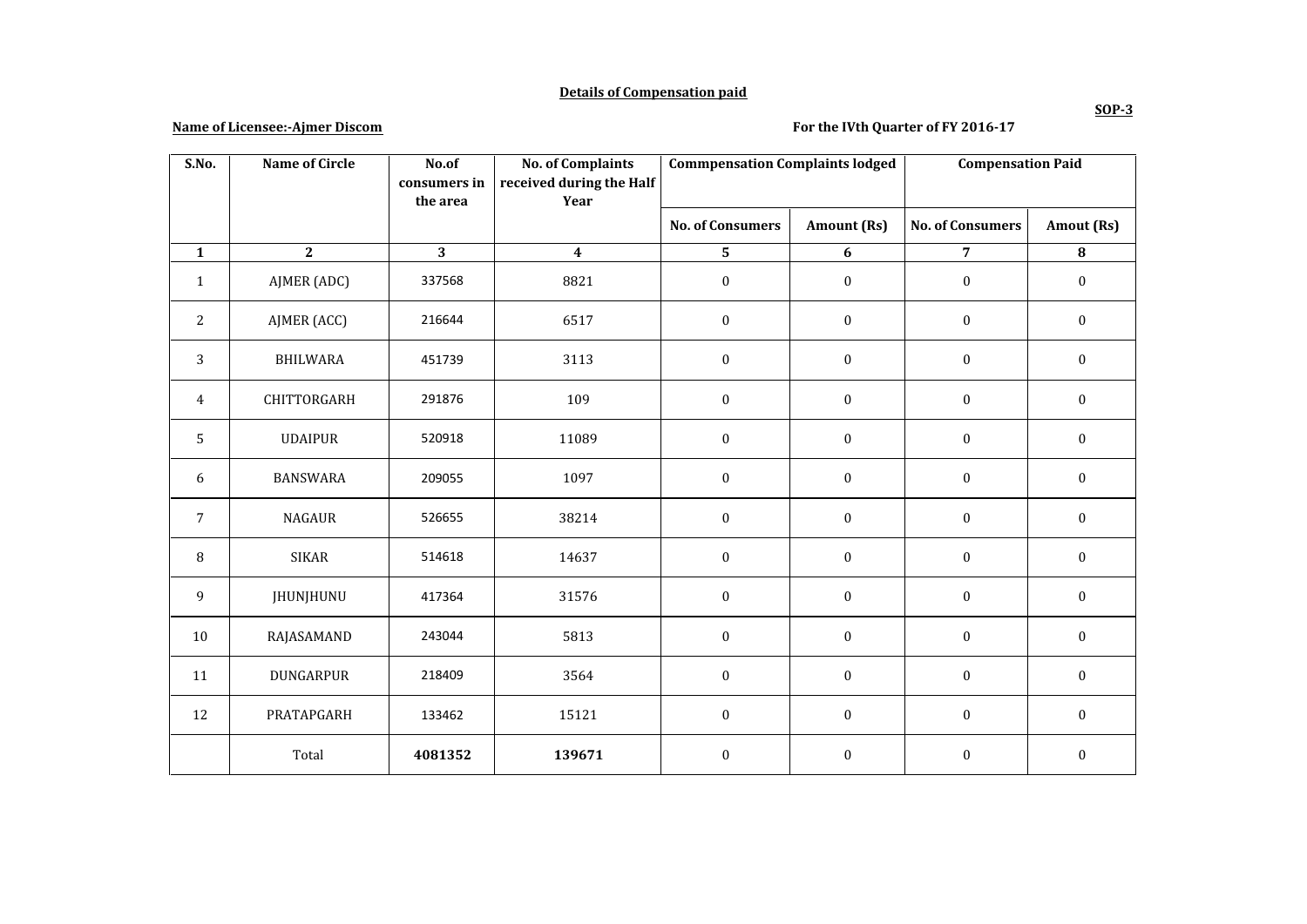## **Reliability Indices System Average interruption Frequency Index (SAIFI)**

# **Name of Licensee:-Ajmer Discom**

**For the IVth Quarter of FY 2016-17**

| S.No. | <b>Name of Circle</b> | <b>Total number of</b><br>consumers served (1) | <b>Total number of sustained</b><br>interruptions to consumers (2) | SAIFI = $(2) / (1)$ ( Number of<br>interruptions/consumer) | Target specified by the<br><b>Commission</b> |
|-------|-----------------------|------------------------------------------------|--------------------------------------------------------------------|------------------------------------------------------------|----------------------------------------------|
|       | $\overline{2}$        | 3                                              | 4                                                                  | 5                                                          | 6                                            |
|       | AJMER (ADC)           | 337568                                         | 896774                                                             | 2.66                                                       |                                              |
| 2     | AJMER (ACC)           | 216644                                         | 2250648                                                            | 10.39                                                      |                                              |
| 3     | <b>BHILWARA</b>       | 451739                                         | 1294874                                                            | 2.87                                                       |                                              |
| 4     | CHITTORGARH           | 291876                                         | 933496                                                             | 3.20                                                       |                                              |
| 5     | <b>UDAIPUR</b>        | 520918                                         | 1261128                                                            | 2.42                                                       |                                              |
| 6     | <b>BANSWARA</b>       | 209055                                         | 862849                                                             | 4.13                                                       |                                              |
| 7     | NAGAUR                | 526655                                         | 1265228                                                            | 2.40                                                       |                                              |
| 8     | <b>SIKAR</b>          | 514618                                         | 2874177                                                            | 5.59                                                       |                                              |
| 9     | <b>JHUNJHUNU</b>      | 417364                                         | 1483765                                                            | 3.56                                                       |                                              |
| 10    | RAJASAMAND            | 243044                                         | 498265                                                             | 2.05                                                       |                                              |
| 11    | DUNGARPUR             | 218409                                         | 614952                                                             | 2.82                                                       |                                              |
| 12    | PRATAPGARH            | 133462                                         | 2202200                                                            | 16.50                                                      |                                              |
|       | <b>Total</b>          | 4081352                                        | 16438356                                                           | 4.03                                                       |                                              |

#### Note:

An interruption in supply to a consumer shall be considered as one interruption to one consumer. In case of failure of a line or transformer, number of interruptions shall be equal to the number of consumers affected.

**SOP-4**